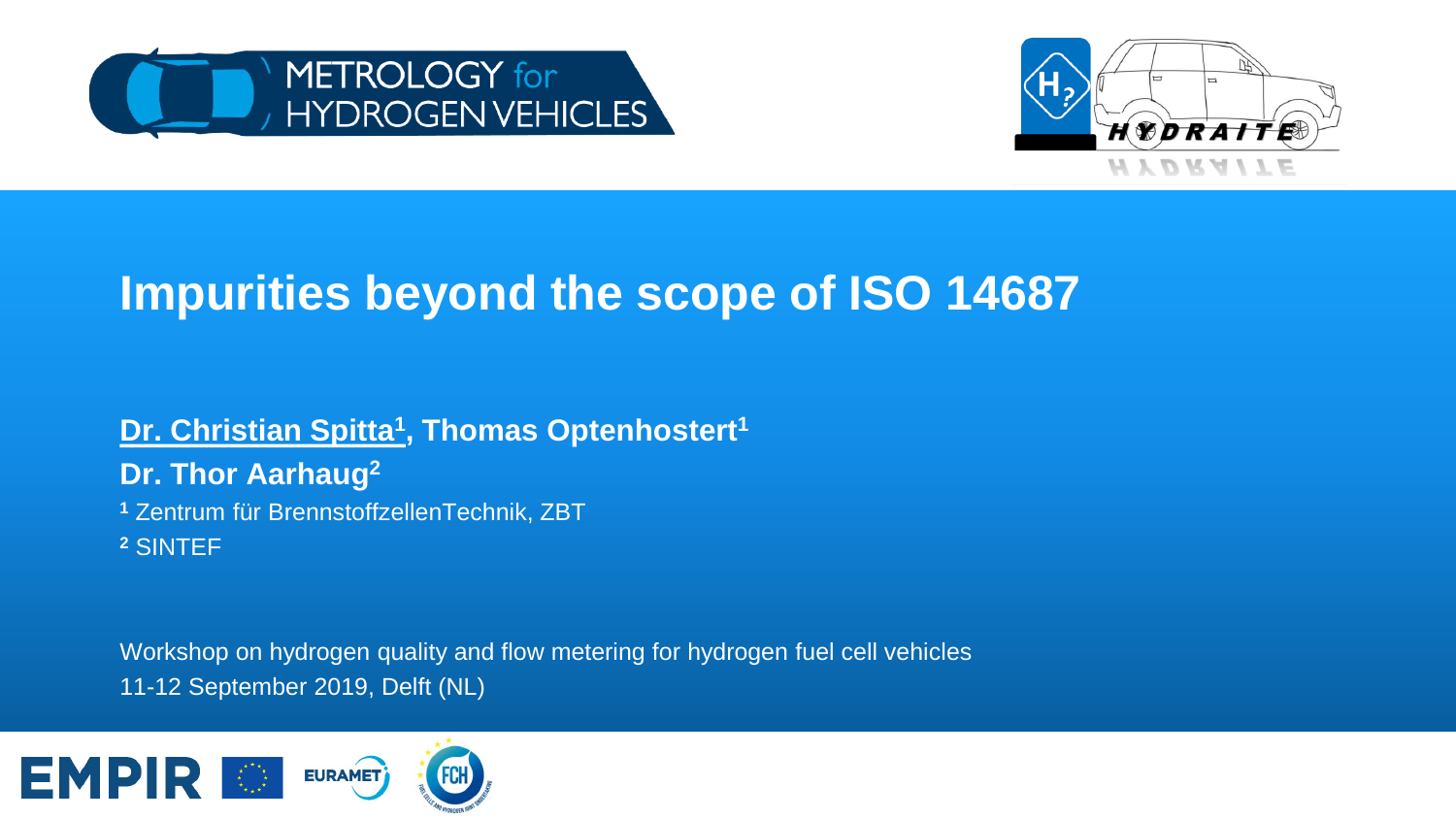# **Overview**

- **-** Motivation
- Work plan
- **Results**
- **-** Outlook



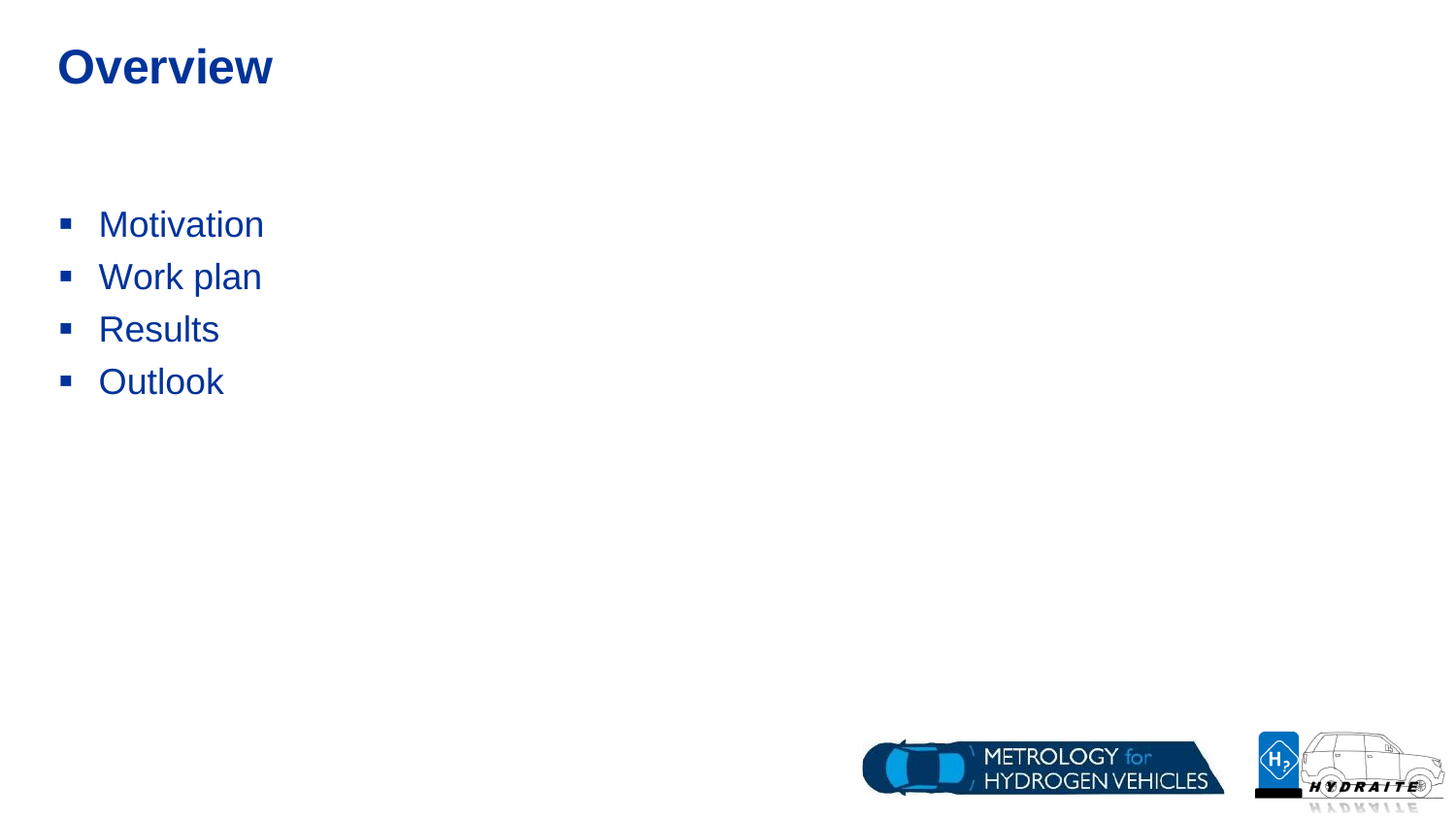# **Motivation**

- The actual ISO 14678-2 considers contaminants, which are originated from hydrogen production processes.
- Especially impurities originated by the HRS are not covered.
- Recently beside the known impurities included by the ISO 14768-2 new potential contaminants from HRS technology like oil, grace, lubricants etc. have been found in the hydrogen fuel.
- Information on the potential sources, impact of the fuel cell and measures for mitigation of the risk of contamination of the hydrogen fuel are required.



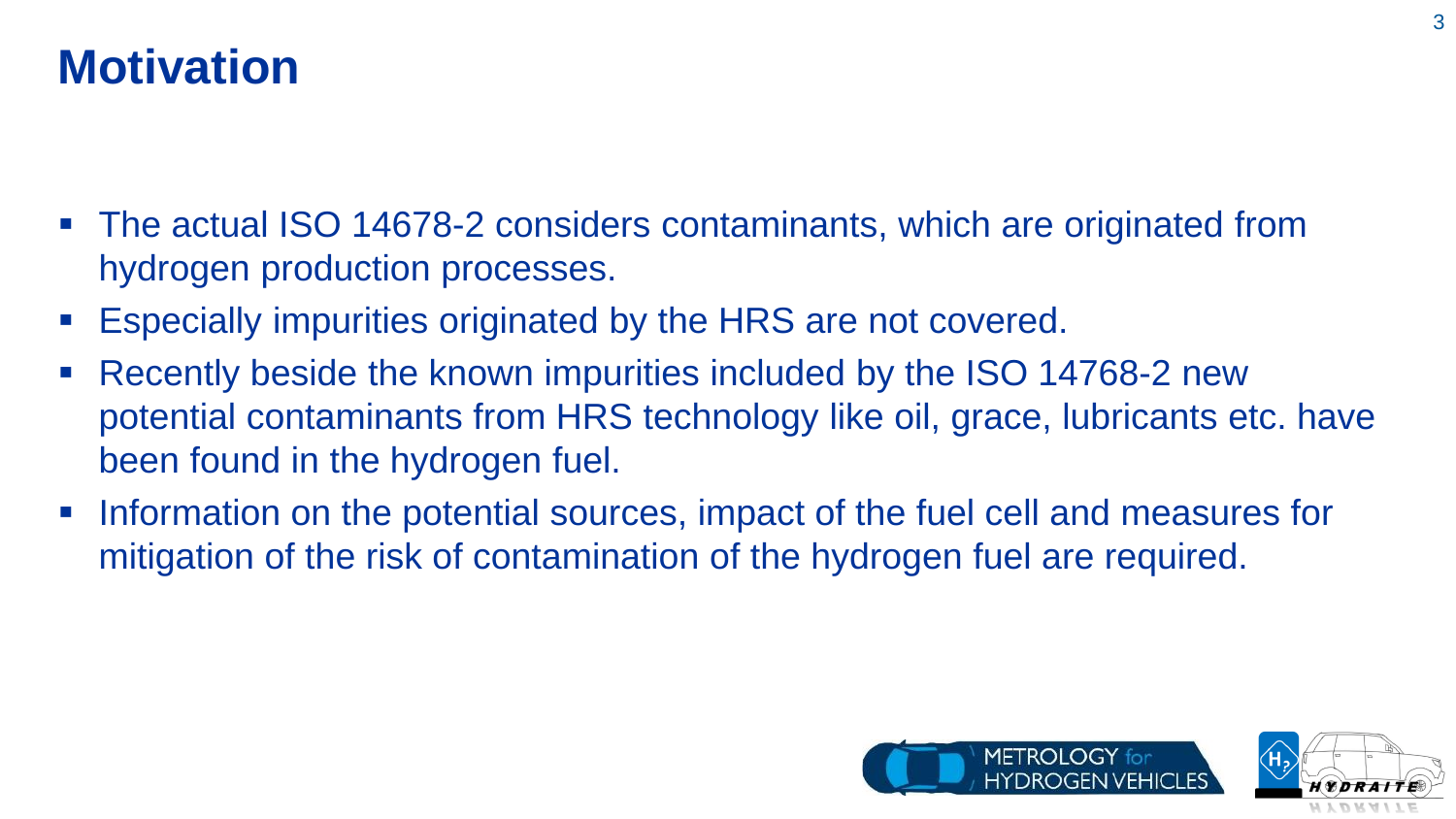# **Workplan – what has been done**

- Detailed questionnaire,
- Literature survey and
- **Interviews**

with HRS component suppliers, HRS manufacturer and operators etc. for gathering information regarding

- maintenance and service plans incl. cleaning materials etc.,
- used materials at "events" like commissioning, repairs etc. and
- implemented materials in HRS components (compressors, sealing etc.)
- Discussion with OEMs etc. at 1<sup>st</sup> Hydraite Workshop



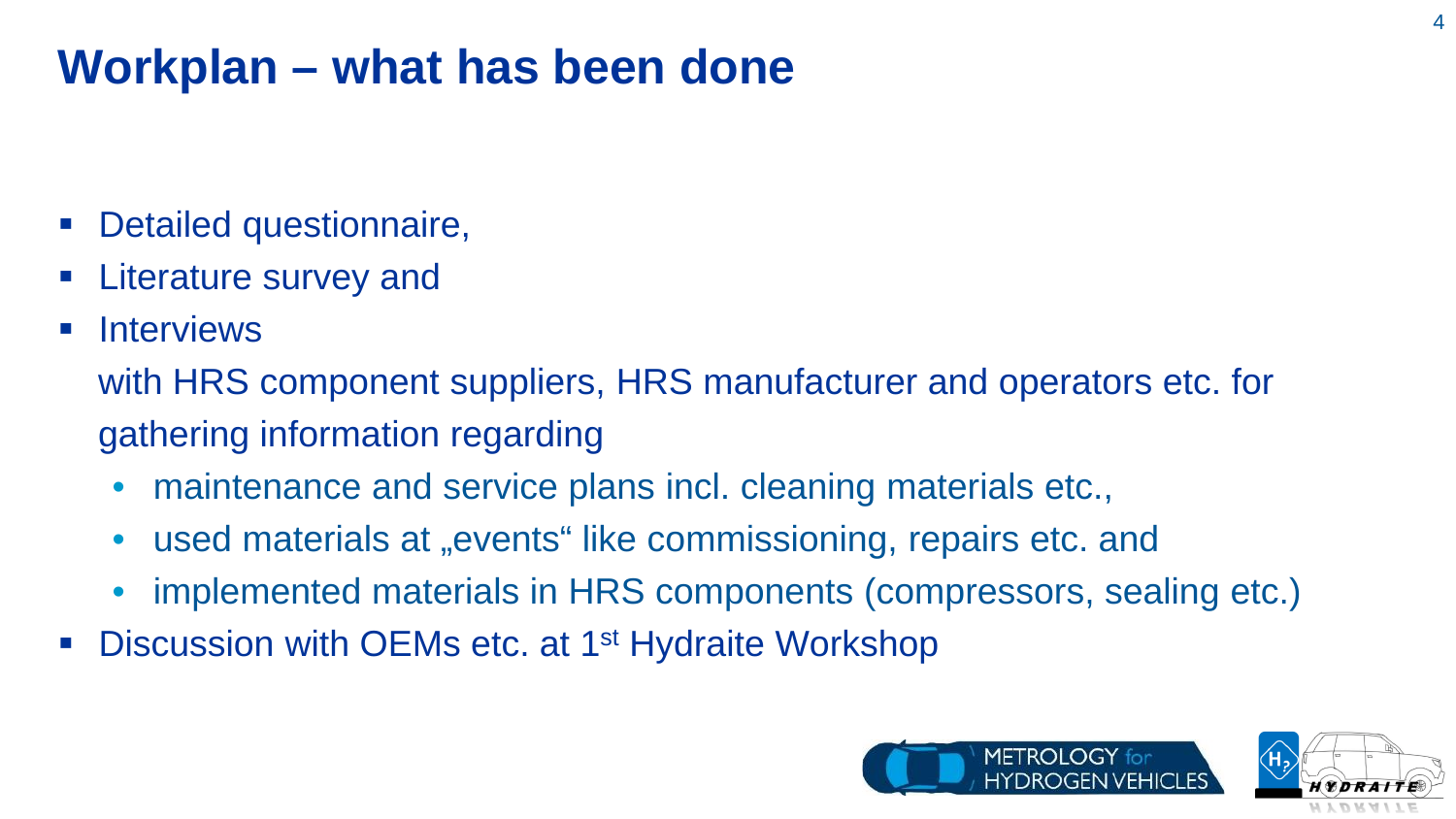- Detailed information regarding maintenance practices could not be gathered.
- Lubricants, solvents and cleaning agents have been mentioned such as
	- Acetone,
	- Mobil DTE 10 Excel 68,
	- 10 W 40 and
	- Tramos oxygen cleaner and
	- Steamclean HPC NF
- Also ionic liquids but without further specification
- Purging with  $N_2$  and  $H_2$  is performed partly manually after maintenance works at the H<sub>2</sub> lines. Neither sufficient H<sub>2</sub> drying nor the H<sub>2</sub> quality are checked after those events. MFTROI OGY for



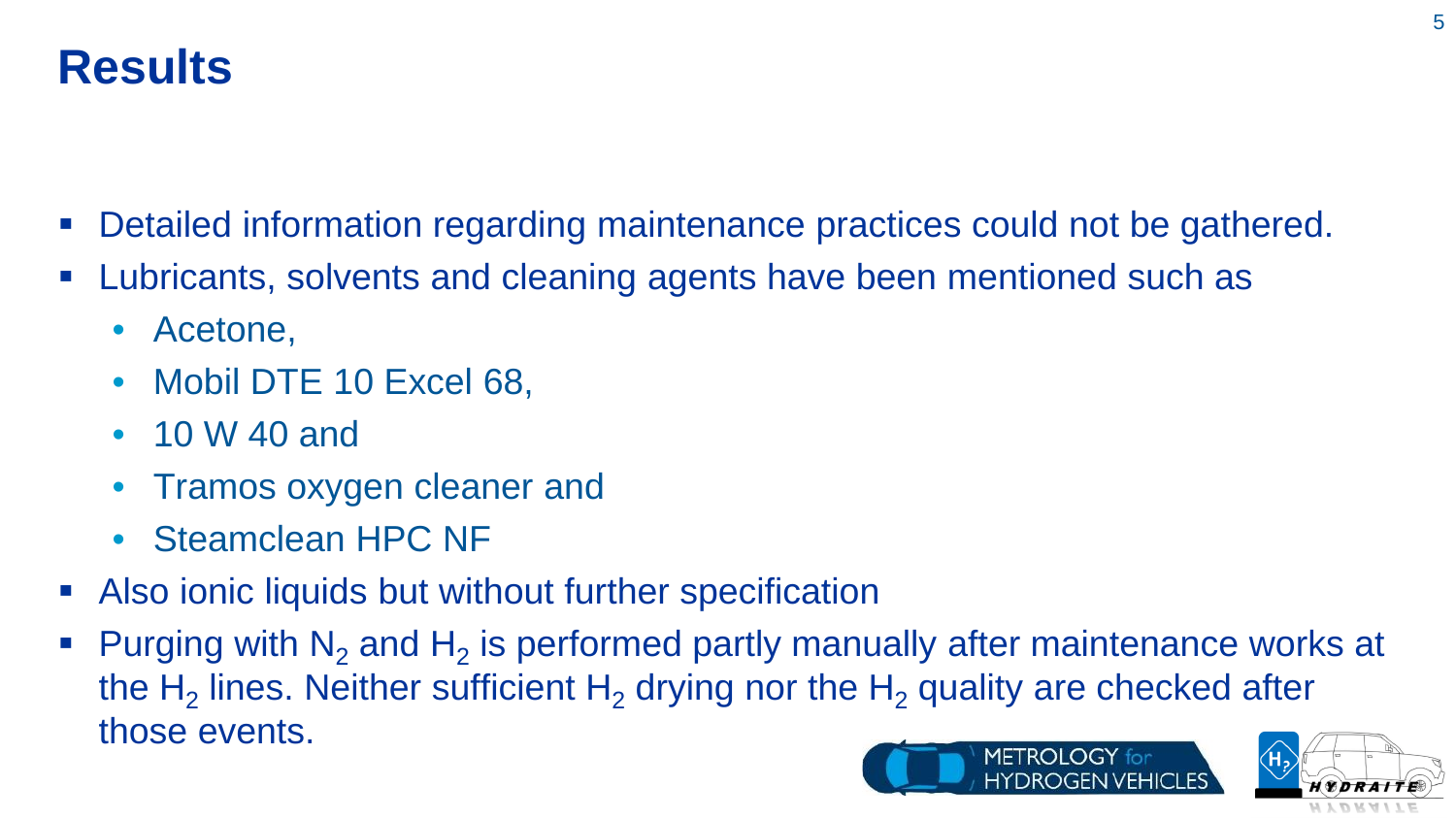#### **Impurities introduced by HRS components, manufacturing & maintenance**

| Component                | Pot. poisonous ingredient                                                | <b>Process</b> | <b>Source of Pollution</b>                   | Pot. poisonous<br>ingredient                                      |
|--------------------------|--------------------------------------------------------------------------|----------------|----------------------------------------------|-------------------------------------------------------------------|
| Sealing gasket           | Si (Silicon)                                                             | Piping         | Insufficient cleaning after<br>manufacturing | $O_2$ , $N_2$                                                     |
| Cooling,<br>Refrigerants | Freons $(C_4Cl_4F_6)$                                                    | Piping         | Insufficient drying after<br>manufacturing   | H <sub>2</sub> O                                                  |
| Compressor               | Oil component                                                            | Piping         | Insufficient cleaning after<br>manufacturing | Particulates                                                      |
| Compressor               | Ionic liquids                                                            | Piping         | <b>Residues lubricant</b>                    | Oil, sulphur                                                      |
| New SS tubing            | Particulates                                                             | Piping         | Residues detergent                           | Surfactant, sodium<br>salt, acetone, alcohol,<br>sodium hydroxide |
| Valves                   | Particulates                                                             | Maintenance,   | Incomplete flushing                          | $N_2$ , $O_2$ , $CO_2$                                            |
| Seals                    | Particulates                                                             | commissioning  |                                              |                                                                   |
| Filter                   | Particulates                                                             | Maintenance    | <b>Residues lubricant</b>                    | Oil, sulphur                                                      |
| Polymeric coating        | <b>Delaminated Coating components</b><br>(Me, Carbon, Cl, P, Silicon, S) | Maintenance    | Residues detergent                           | Surfactant, sodium<br>salt, acetone, alcohol,<br>sodium hydroxide |
| Sealing                  | Sulphur vulcanised FKM, EPDM<br>with carbon black as filler              | New SS tubing  | <b>Used lubricants</b>                       | Sulphur compounds                                                 |



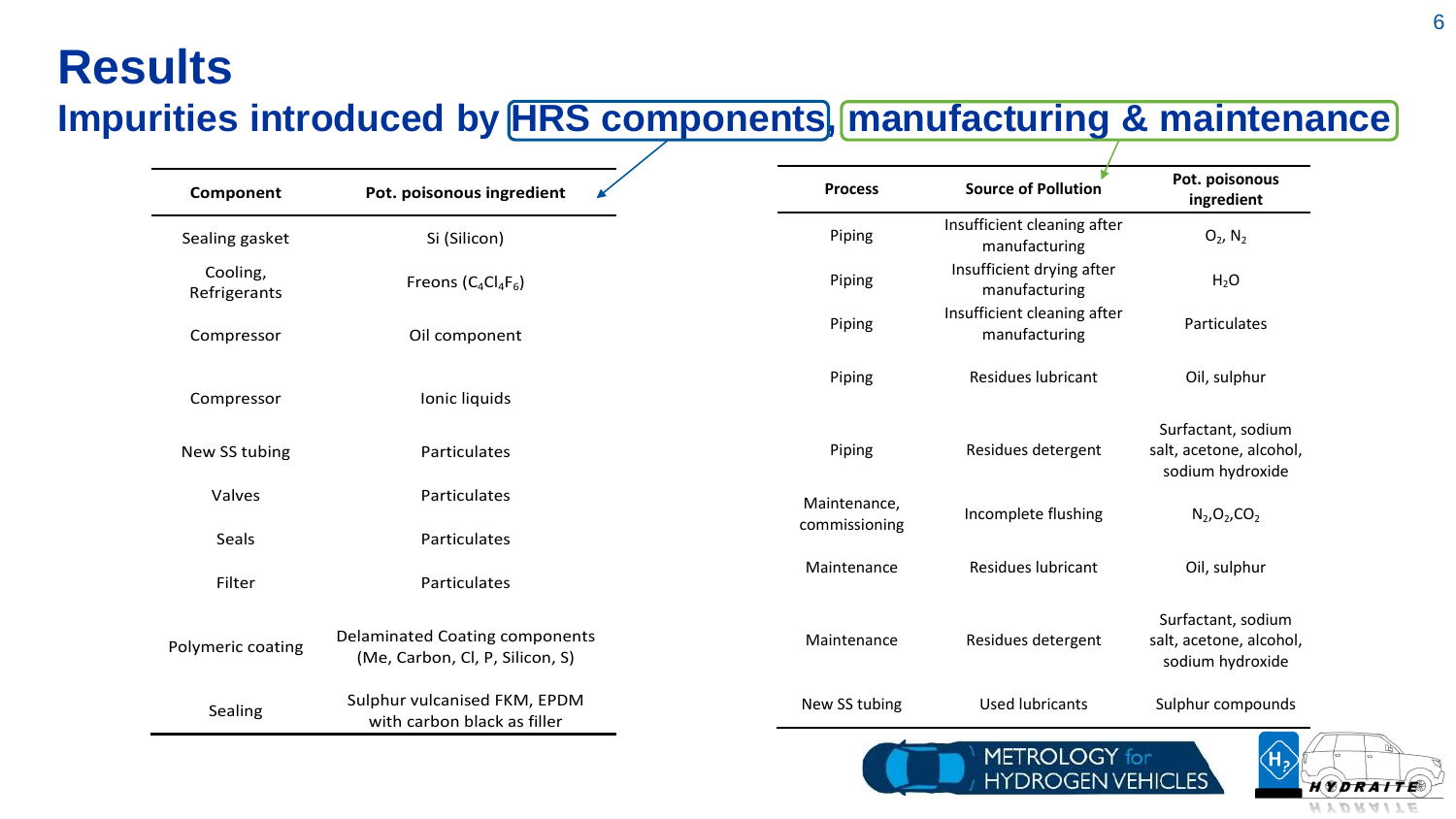- Residues of lubricants can be the source of various contaminants.
	- Paraffins, sulfur compounds and numerous metal compounds
- Stable coatings are a major challenge for high pressure applications.
- Polymeric materials are subject to special stresses in high pressure hydrogen applications (swelling and deforming).
- Interactions of surface-active surfactants (detergent) with system components are difficult to predict. By nature, these are capable of covering surfaces.
- Ionic liquids are another class of substances that needs to be monitored.



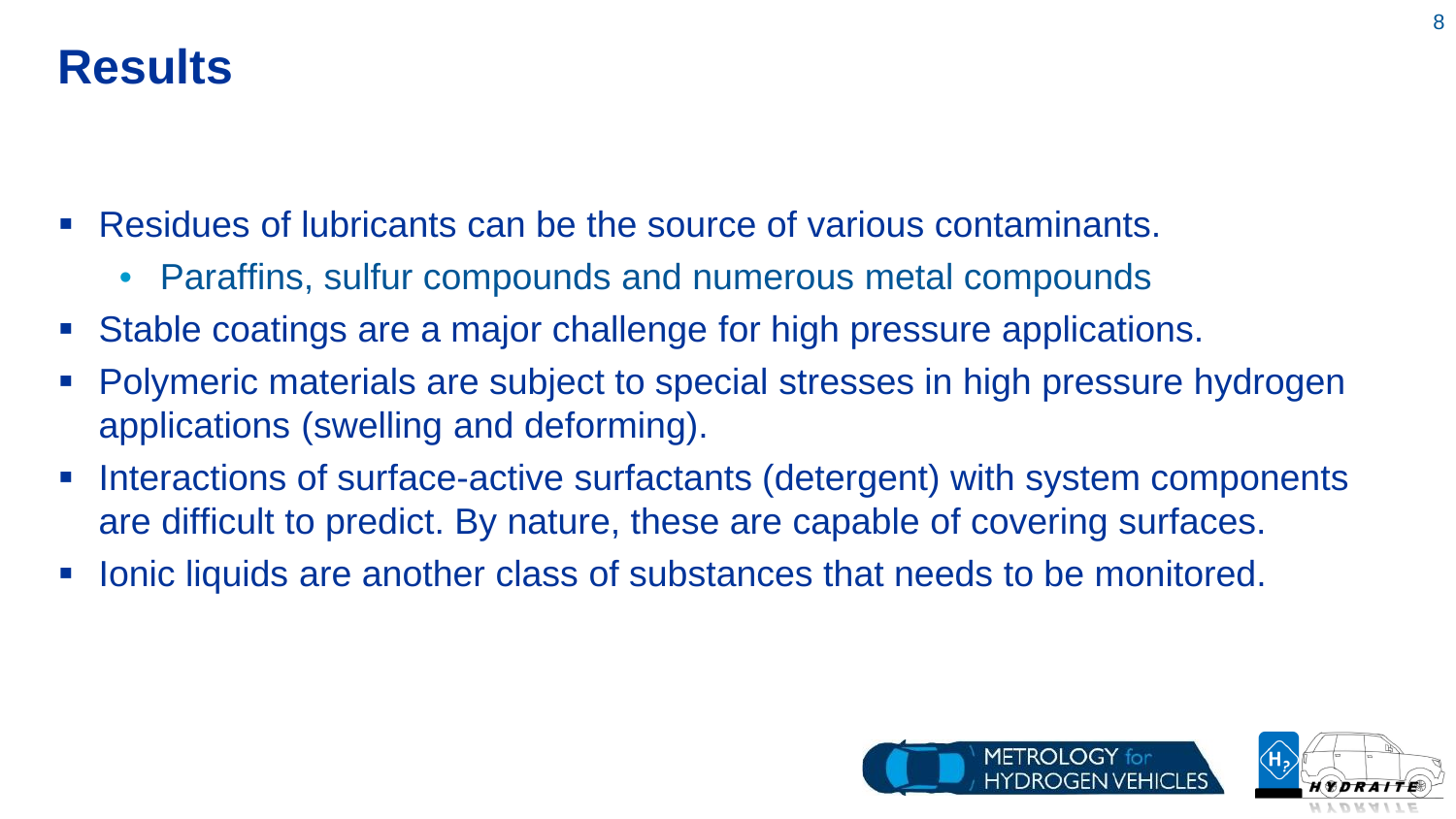Assumption can be made that if there are present

- ionic surfactants,
- traces of oils or
- nonionic surfactants

they accumulate in the particle filters in a crystalline manner. However, the particle filters are not barriers to such substances.

- Currently it is not possible to estimate with what probability and with what concentration these substances can occur.
- Therefore, the risk posed by such substances cannot be conclusively assessed. This requires more analysis and practical research.



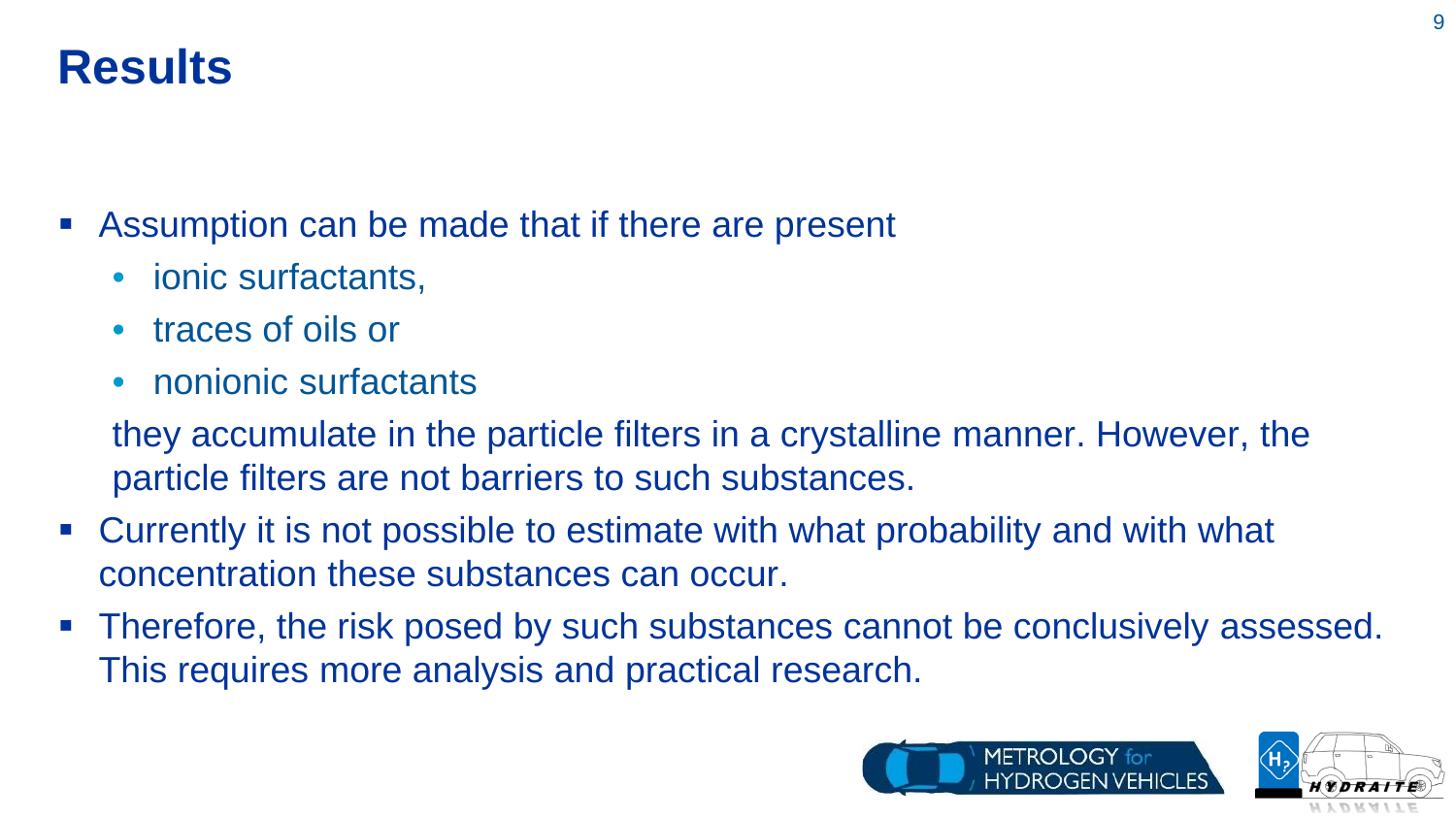- **IDENTIFICATO INTEGLARY IS CONTEX INCOCO EXAMPLE THE INTEGLARY IS EXAMPLE THE INTEGLARY IS EXAMPLE THE INTEGLARY IS EXAMPLE THE ISOS** detect and identify new impurities like
	- GC-MS or IC or
	- Component specific analysis of particulates with SEM etc.
- Ideally: pre-concentration of samples with
	- Thermal desorption
	- Pd membrane separation
	- Cryo-focussing
- Analysis of hydrogen samples from HRS for quantification





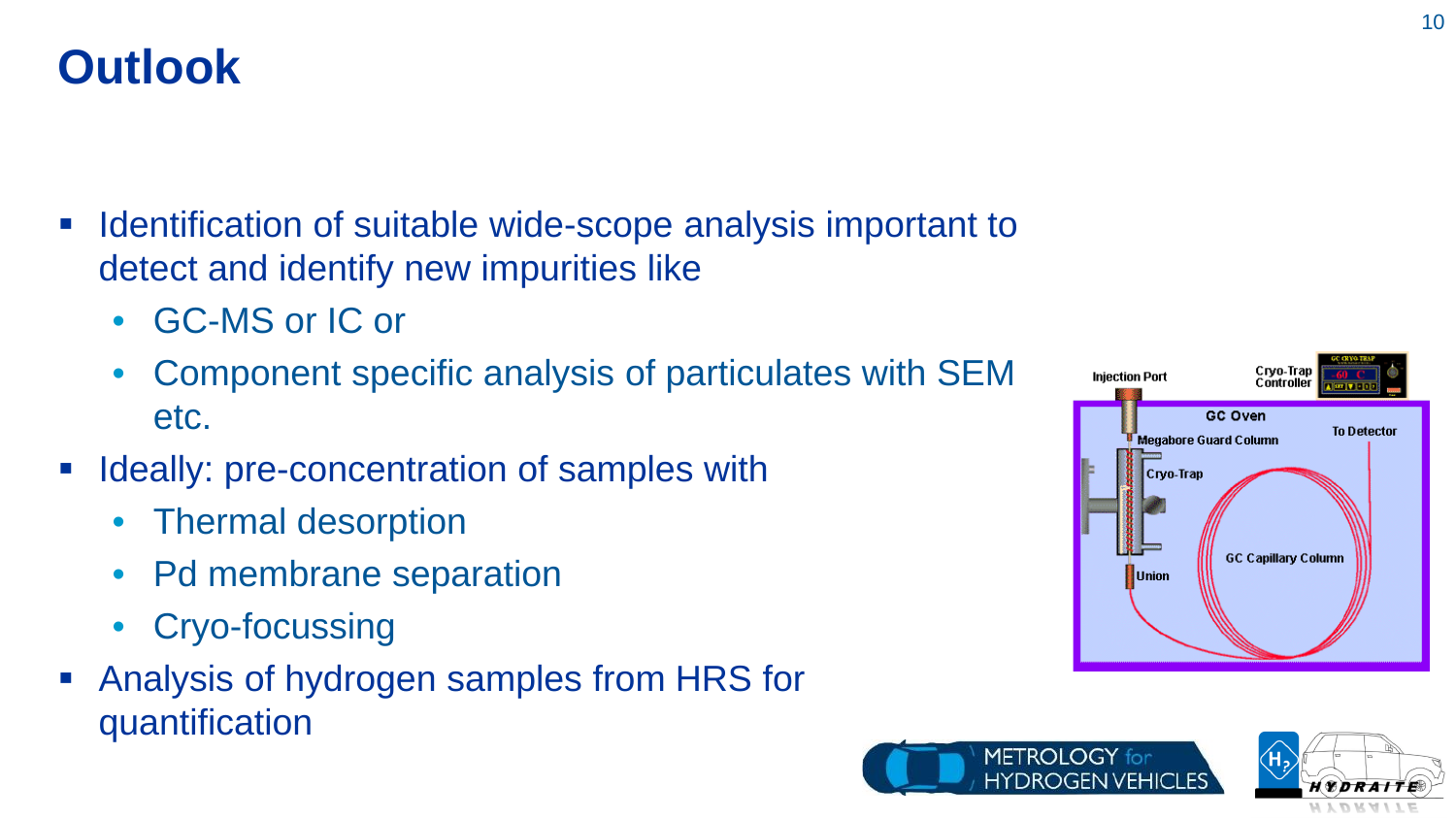# **Outlook**

- Risk analysis of further H2 production and purification process like
	- Production from biomass
	- Hydrogen as by-product Chlor-alkali electrolysis
- FC measurements for analysis for the impact
- Measures and recommendations for mitigation of the risk of contamination of the hydrogen fuel